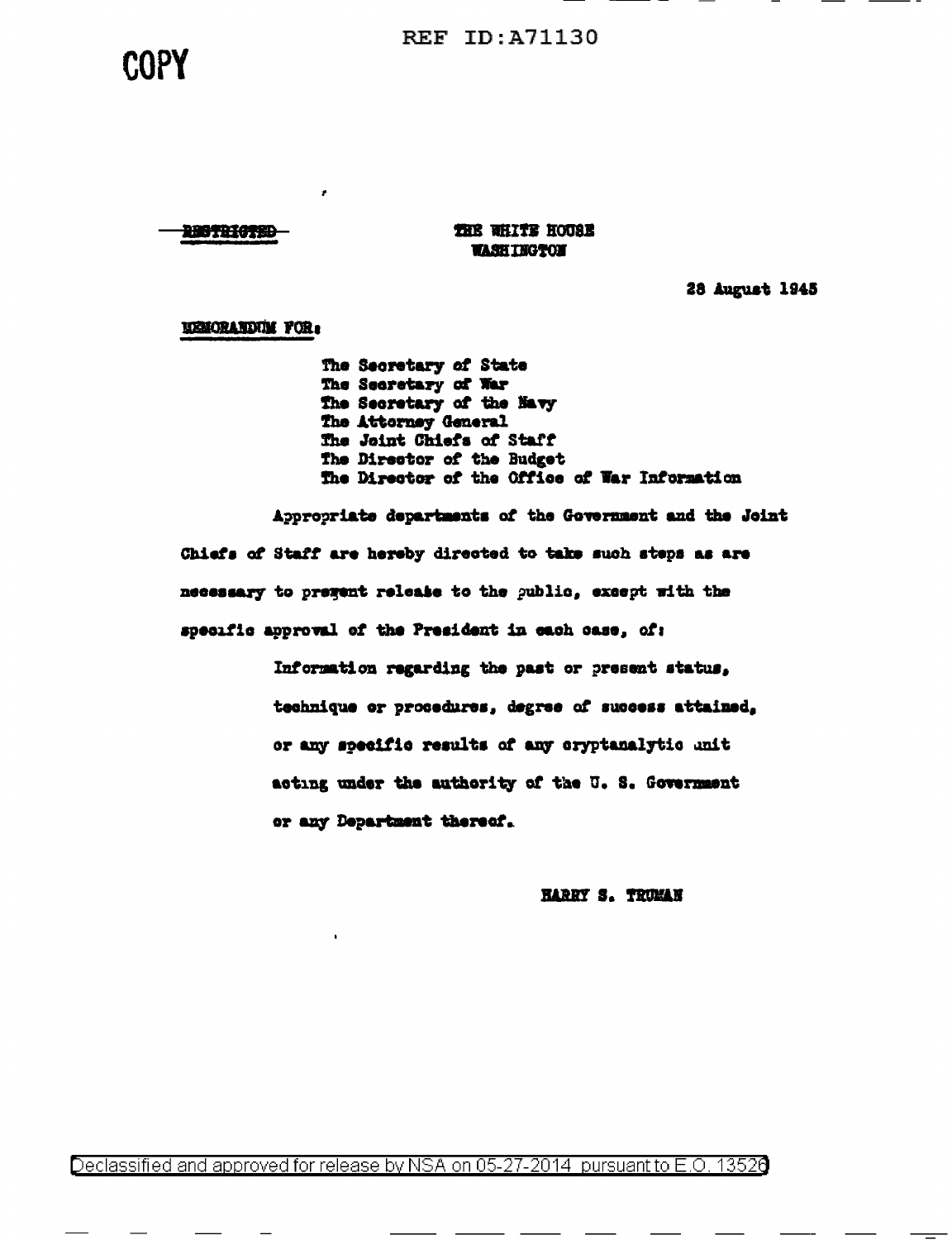#### LECTURE #3

### I. COMMUNICATION SECURITY

a. (1) Deway was President of U.S. and Commander in Chief, U.S. Navy, Chief of Staff, Army and other high ranking Government officials journeyed several times half way around the world to attend special meetings and conferences. (Travelled safely)

(2) On the other hand, the gentleman who was reported to have said in 1941: "I'm looking forward to dictating peace terms in the White House." Yet, the Commander in Chief of Jap Comb Staff - Admiral Laoroku Yamamota, while in the course of an ordinary inspection tour, died in a flaming Jap bomber that crashed on the Solomon Islands in April 1943. Accident? "Accidents don't happen - they are brought about."

b. (1) Ever think about the tramendous number of communications required to handle an operation like Torch and Overlord?

(2) Communication security responsible for success.

c. Communication security - embraces all measures designed to deny to unauthorized persons such information of military value as might be derived from our communications.

d. Three basic elements to communication security:

- (1) Physical security
- (2) Transmission security
- (3) Cryptographic security

e. Physical security safeguards:

(1) Extensive and comprehensive accounting system for every single item

(2) Office courier for delivery

(3) Complete and adequate instructions and means for destruction in emergencies. ì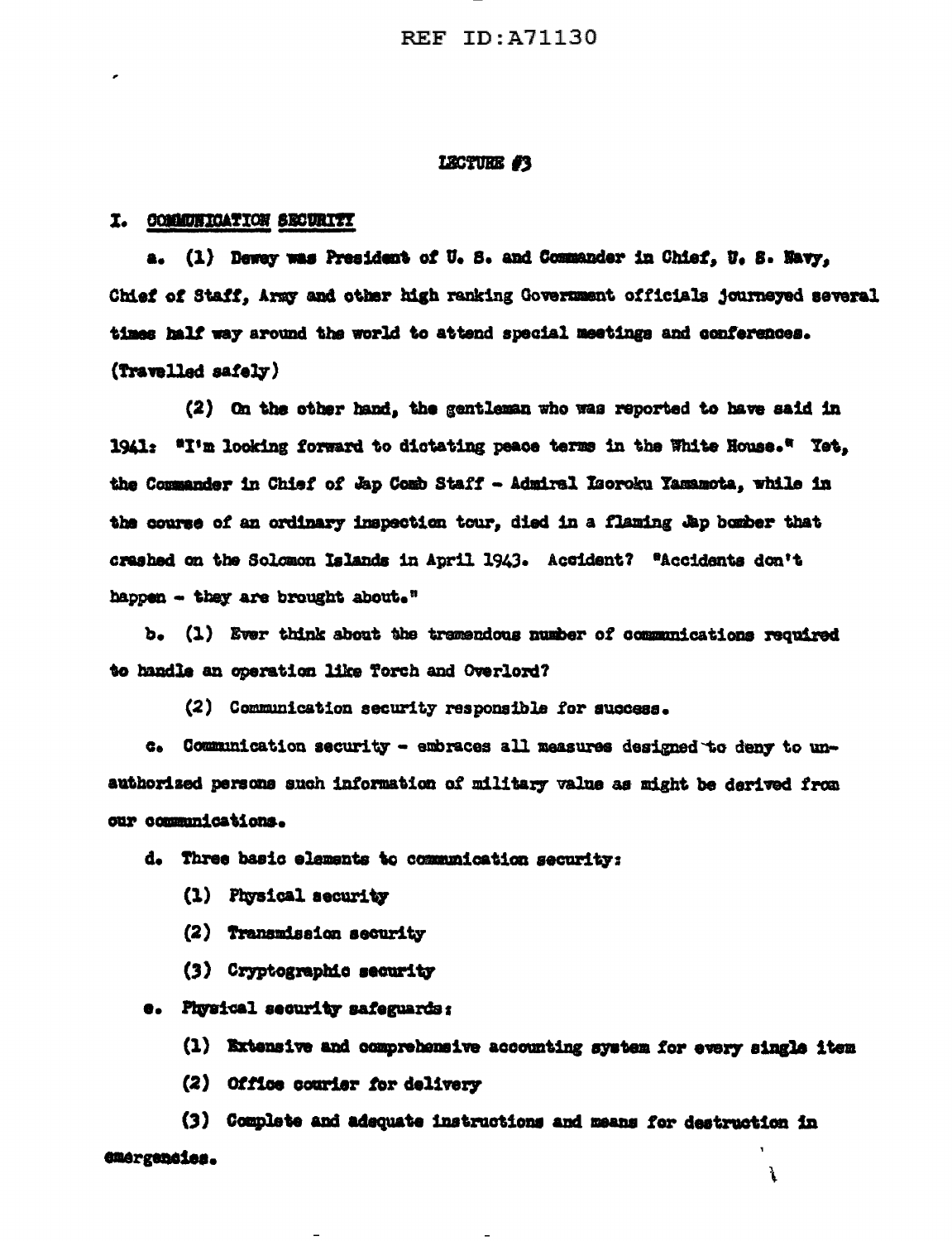- (4) Rules for physical safeguarding (code rooms and etc)
- (5) Cryptographic clearances
- (6) Inspections
- (7) Colmar Incident

# f. Transmission security

- (1) Provide operating procedures which give least information to enemy
	- (a) Hidden addresses
	- (b) Changing call signs and frequencies
- (2) Monitoring checks on violations
- (3) Prevention of deception by enemy

# g. Cryptographic security

(1) Provision of adequate cryptographic systems to meet all needs - over high level material - unbreakable. (Maintenance)

(2) Continuous research in this field - for cryptographic messages -

# eifony - cifax.

- (3) Cryptographic systems used by Army divided into:
	- (a) Normal
	- (b) Standby
	- (c) Emergency
- $(4)$  Cryphonets world wide isolation system, etc.
- (5) Reporting of compromises (AR 380-5)

(Marine on Ewajalein, who during mop up operations in June 1944 stumbled across body of a dead Jap - a piece of water soaked paper lying boside Jap attracted his eye - was in English. Paper was Havy Department document - a code widely used in Pacific. Ap writing on it - indicated "received 3 January 1944." Immediate check made as to responsibility for loss of document - Barrowed